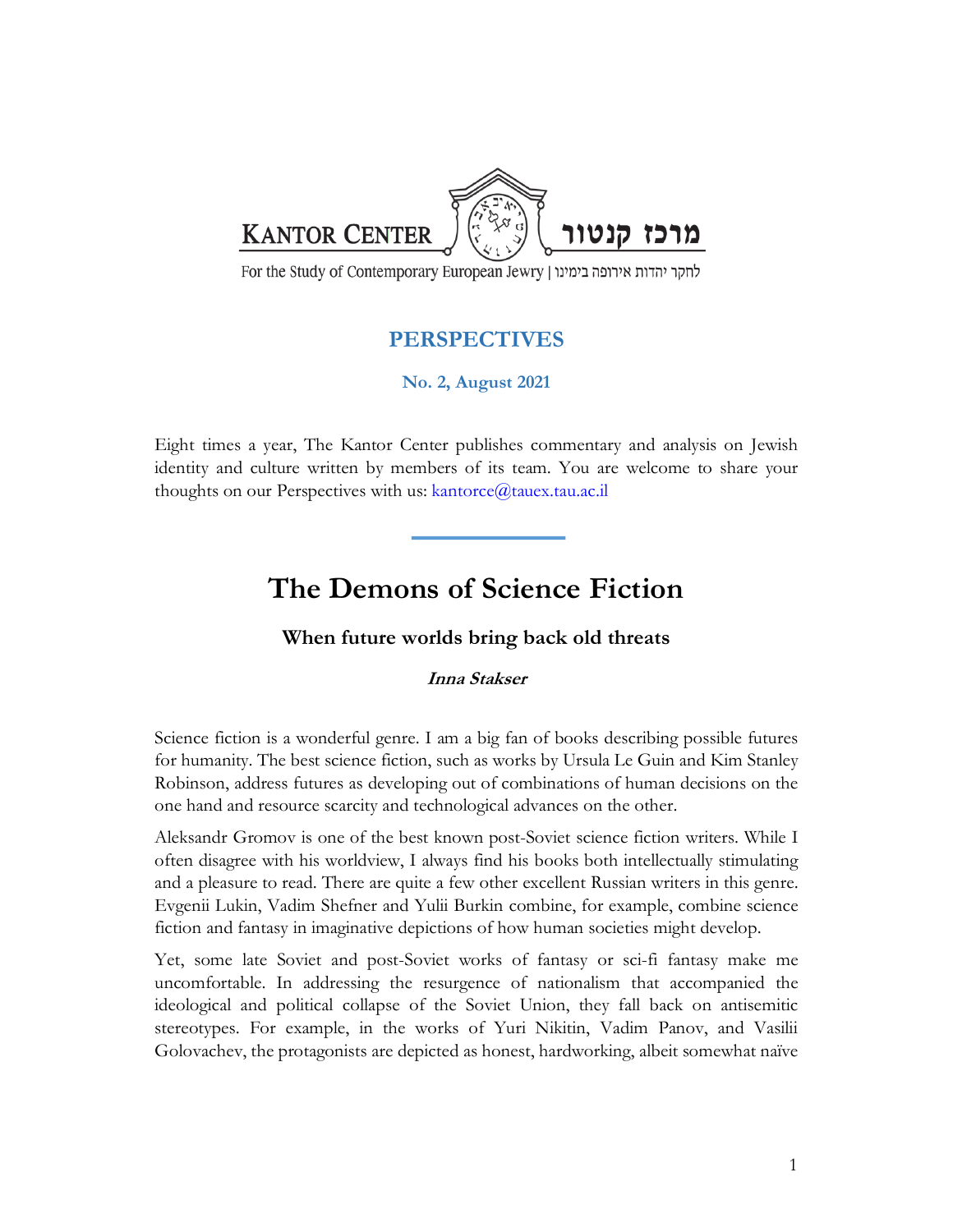Slavs, whereas the villains are portrayed as devious money-obsessed individuals intent on destroying society.

As Viktor Shnirelman, historian and ethnologist specializing in the myths and ideologies of the far-right, noted in his 2018 study *Three Myths of a Conspiracy: Antisemitic Propaganda in Contemporary Russia*, this association of villainy with Judaism in late-Soviet and post-Soviet sci-fi fantasy represents a disturbing trend: the use of non-traditional platforms to transmit antisemitic ideas to a new generation of Russians.

According to Shinlerman, fiction, especially the genres of science fiction and fantasy, has become a convenient way of circumventing Russian laws against public expressions of racist views. After all, the idea of prosecuting someone for creating an imaginary world populated by a greedy humanoid species with hooked noses or for using racial epitaphs to describe the long extinct Khazars seems excessive, even absurd.

The popularity of these genres, especially among Slavic youth, is troubling. It suggests that pervasive stereotypes about Jews are being communicated in disguised forms to the leaders of tomorrow.

Shnilerman gives particular attention to the archetypal character of the outsiders in Russian science fiction; they are depicted as either well-known enemies of the ancient Slavic community, such as the Khazars, or as disingenuous persons belonging to a future society who are intent on causing destruction.

These representations, he contends, derive from deeply ingrained antisemitic perceptions that are based on three interrelated myths about the relationship between Slavs and outsiders.

First, there is the myth of the Antichrist who threatens humanity's existence. He is assisted by those who do not belong to the Slavic Orthodox spiritual community. These outsiders, who include all Jews, hate Christians and want to destroy them. The second myth depicts Slavs as a superior race that is engaged in an eternal life-or-death struggle against the inferior Jewish race. The third myth concerns the Khazars, a Turkic people, whose ruling elite in the eighth century converted to Rabbinic Judaism and who were conquered by the Kievan Rus' circa 965–969 CE. It suggests that the Khazars have not been vanquished; they pose as ordinary Russians, and their goal is revenge on the Russian people.

Science fiction and fantasy based on these myths describes contemporary Russians as noble warriors engaged in an ancient and ongoing battle for the salvation of the human race against an evil ethnic outsider. Shnirelman notes that the war between Slavs and some spiritually dark and racially foreign force is a common theme in the works of Yuri Nikitin (for example, *The Holy Graal* and *One from Hyperborea*), Alexander Baygushev (*Lament for the Unwise Khazars*) and other Russian fantasy writers.

Although the ethnic villain in present-day Russian science fiction is almost never explicitly identified as Jewish, the depiction corresponds either with antisemitic stereotypes or utilizes Jewish surnames to make the connection. Occasionally, the association is made